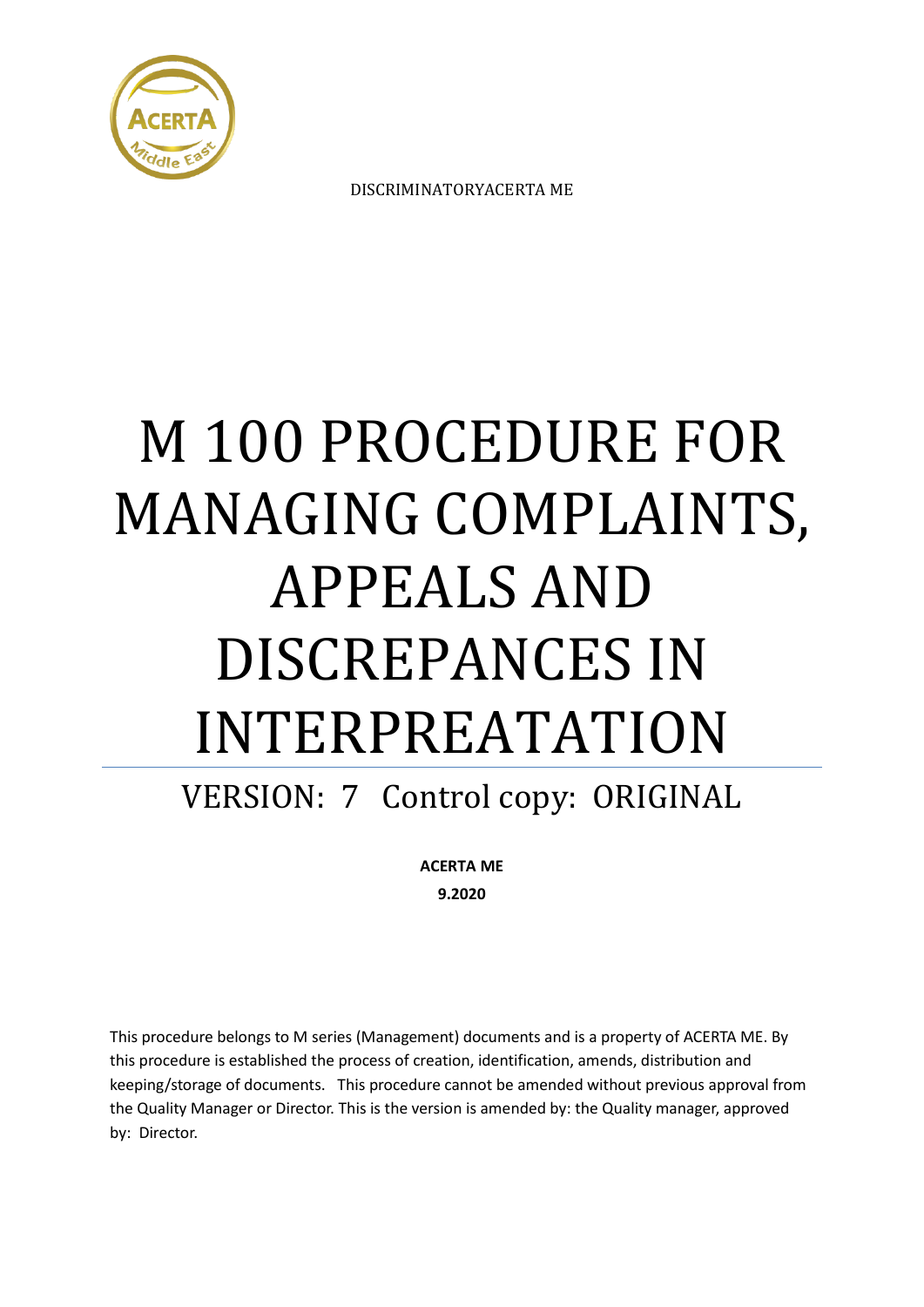

 Procedure: M 100 Version: 7 Page: **2** of **6** Date: 9.2020

# PROCEDURE FOR MANAGING COMPLAINTS, APPEALS AND DICREPANCES IN INTERPRETATION AIM AND OBJECTIVE

The objective of this procedure is to describe the steps that are being implemented in resolving complaints and appeals, monitoring handling complaints and appeals, as well as the implementation of the required procedures in case of discrepances in the interpretation.

The objective of this procedure is described the complaints / appeal process within Acerta ME as well as process of resolving appeals relating to Acerta ME activities, as well as complaints received from stakeholders, and refer to the client. It also prescribes how to treat if it comes to discrepamces in the interpretation.

### **SCOPE**

This procedure aplies to all Acerta ME activities (certification ,Person certification, inspection , training, Lab testing) .

### **RESPONSIBILITIES**

Director.

Executive Managers

Head of departements

Quality manager.

Certification / Person certification Decision Maker

Every Acerta ME' client and all the interested parties have the right to complaint/appeal in the case that the process of activity has not carried out in accordance with the standard requirements that apply to this area.

Complaints detcted whenever the client expresses dissatisfaction over a decision related to a task related to the tasks of Acerta ME; i.e. granting, maintaining, renewing, extending, reducing, suspending and withdrawing of certification, or any other unacceptable situation arising out of QMS Acerta ME activities with the client, and the client expects a response.

While appeal detcted whenever the client requests a decision related to a task related to the tasks of Acerta ME to be reconsidered; i.e. granting, maintaining, renewing, extending, reducing, suspending and withdrawing of certification.

For effective resolution of complaints and appeals ACERTA ME holds:

- publicly available information as to where, when and how they can make complaint and appeal www.acerta-me.com/Complaints-appeals
- the applicant informed immediately by e-mail upon receipt of complaints and appeals to the resolution of the ongoing and in what time to expect a response,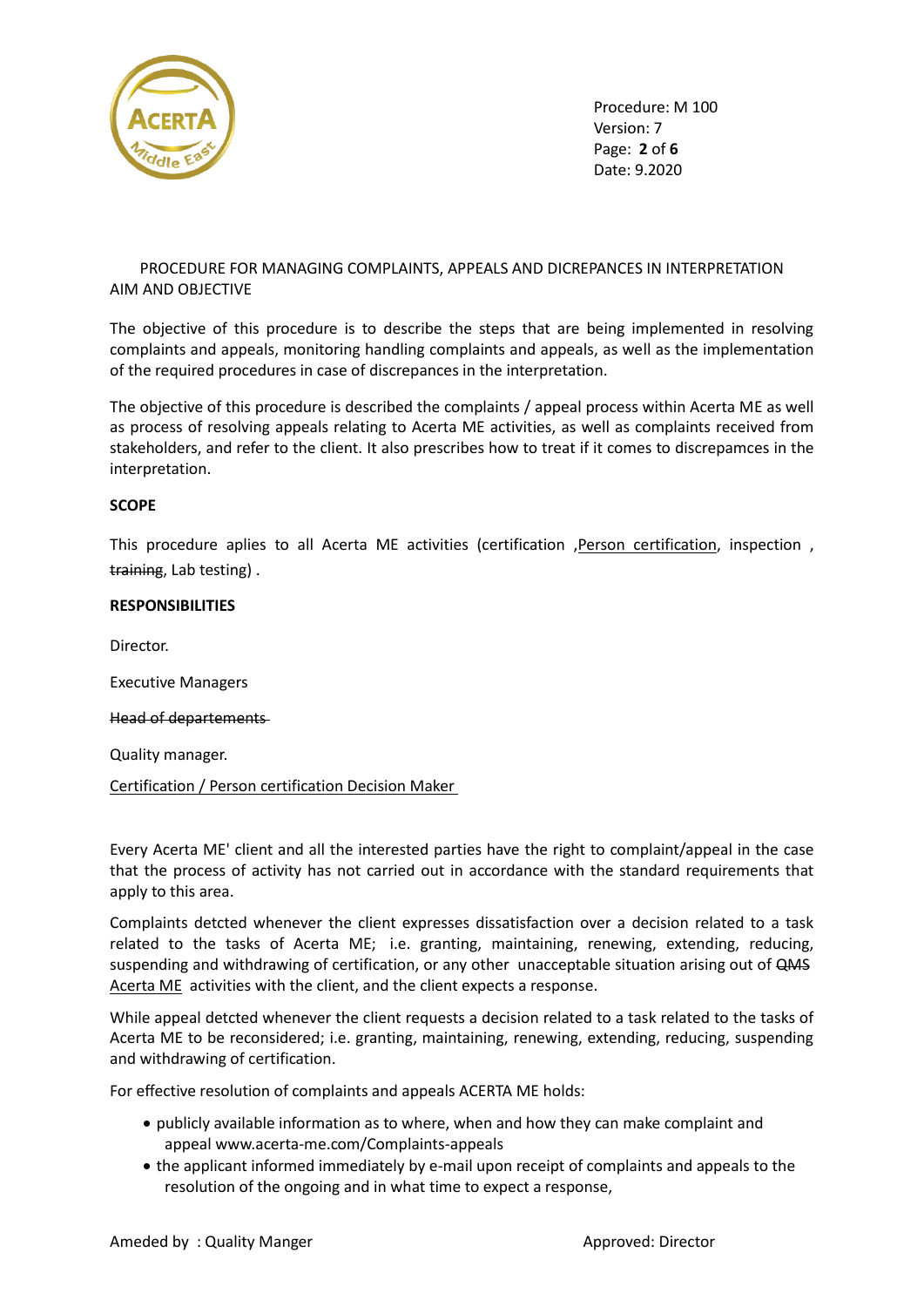

 Procedure: M 100 Version: 7 Page: **3** of **6** Date: 9.2020

PROCEDURE FOR MANAGING COMPLAINTS, APPEALS AND DICREPANCES IN INTERPRETATION

- Policy and objectives of complaints and appeals processing,
- The process of resolving complaints and appeals for applicants are free of charge,
- information of the complaints and appeals are kept confidential,
- rules, methods, best practices available in resolving complaints and appeals according to reach case separately,
	- informed the applicants of complaints and appeals on all the measures taken.

# **Reception and recording complaints / appeals**

The complaint may be made in any manner that is most suitable to applicant (phone, fax, E-mail, the official letter sent by post to the address), while appeal has to be addressed formally through the official email for ACERTA Middle East [\(info@acerta-me.com\)](mailto:info@acerta-me.com) or directly to the director or the exceutive managers.

Upon receipt of a complaint from the client, a knowledge of receiving complaint e-mail shall be sent to the customer by the quality manager or the director.

Upon receipt of a complaint from the client, the Quality Manager within 3 working days, inform the client about the invistigation result for the complaint.

Upon receipt of an appeal from the client, the Quality Manager within 30 working days, inform the client about the invistigation result for the complaint

Upon receipt of complaints ACERTA ME determines whether the complaint relates to service activities for which it is responsible, and if so it must be taken into consideration. If the complaint relates to service activities then in investigation complaints must consider the effectiveness of the solving.

The complaint / appeal can be received by any personnel of ACERTA ME, but the responsible for processing is the director or other person indicated by the Director for example the quality manager and/or the executive managers. Since the complainant / appellant need to clearly define what on complaints/ appeals, to be a solution effectively and efficiently solved.

Note: the text of the audit report and comments on the preliminary text of the audit report are not considered complaints / appeals.

- complaint/appeal that arrives in writing shall be introduced to the ACERTA ME appeal form **F1/M 100** or through the email, and it would be the responsibility of the quality manager to record the complaint/ appeal on the form **F1/M300.**

- complaint/appeal that arrives via e-mail is printed, and attached to the completed form to appeal.

- telephone/verbally received the complaint / appeal to be written in complaint/appeal form by the person who received it.
- Identification number of complaint/appeal is granted according the date of the arrival in the year.

- The register of complaints / appeals is managed by Director/ quality manager in the form **F 2 / M** 100 records of complaints / appeals. The respective records of complaints is are available also to the administrator who is responsible for its archiving and storage.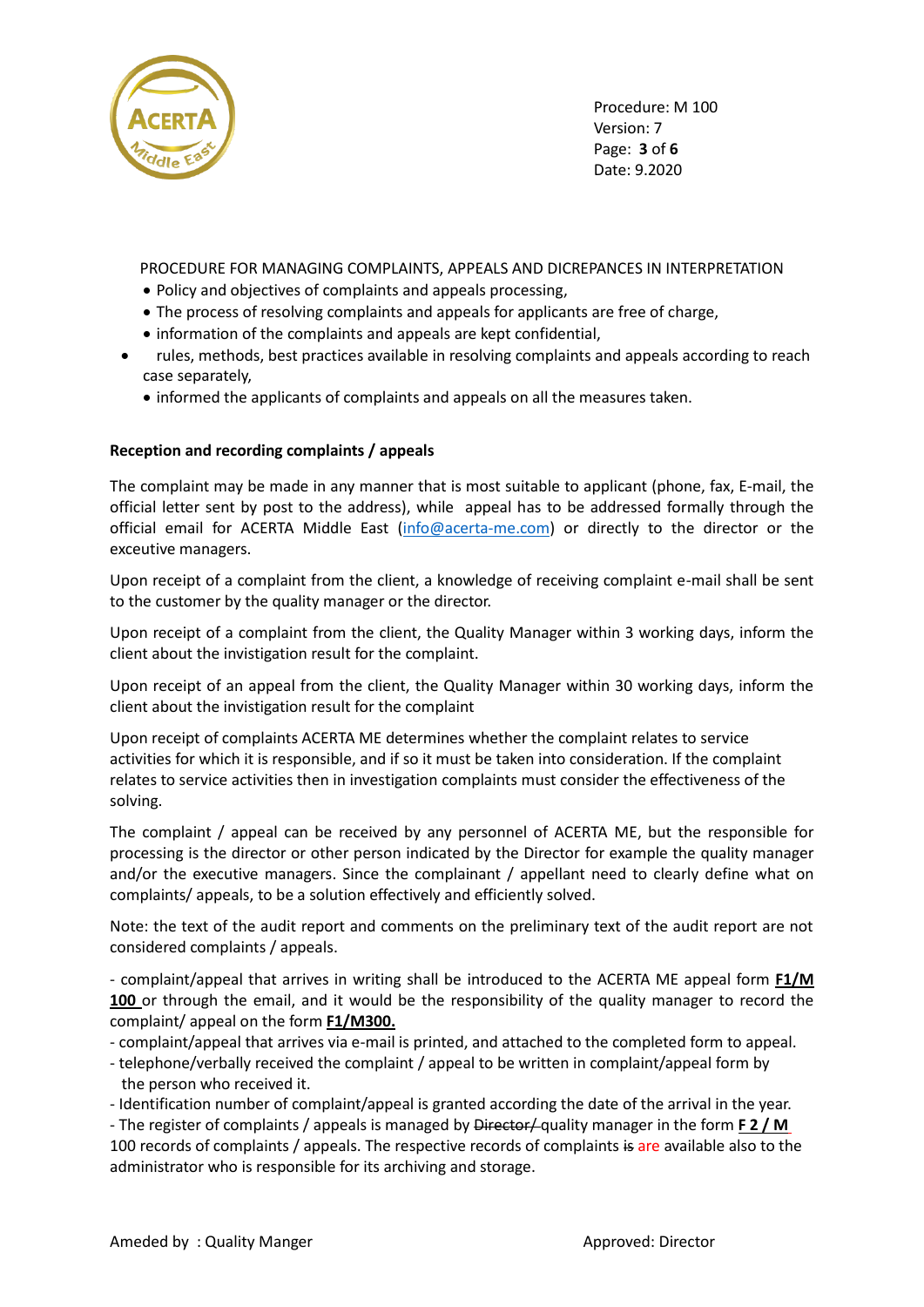

 Procedure: M 100 Version: 7 Page: **4** of **6** Date: 9.2020

# PROCEDURE FOR MANAGING COMPLAINTS, APPEALS AND DICREPANCES IN INTERPRETATION

## **Collection of information on the subject of complaint/appeal**

Quality Manager determines the subject of the complaint / appeal and the persons responsible for the process to which the complaint relates.

Depending on the subject of the complaint / the appeal, Quality Manager, collects all the information necessary to resolve the complaint / appeal. These may include: audit records, contract, checklists, audit report, standards, documentation of quality management system ACERTA ME or Laboratory testing report and other

As an important source of information can be used auditors who carried out the audit with a client who filed a complaint / appeal. Auditors who carried out the audit which is the subject of the complaint / appeal shall not be involved in resolving complaints / appeals of that client.

# **Evaluation of complaint/appeal**

Any complaint/appeal is resolved with a very professional approach. Evaluated by severity, using the following matrix:

| Criteria   | The severity of complaint /<br>appeal                                                                                                                                                                                                                                                                                                                                              | <b>Complexity for</b><br>solving        | <b>Responsibility for</b><br>solving                  | <b>Important of complaint</b> |
|------------|------------------------------------------------------------------------------------------------------------------------------------------------------------------------------------------------------------------------------------------------------------------------------------------------------------------------------------------------------------------------------------|-----------------------------------------|-------------------------------------------------------|-------------------------------|
| <b>Low</b> | -No consequence for the<br>client's management system,<br>product certification, no<br>consequence for the<br>Laboratory testing report, no<br>consequence for the food<br>inspection report, no<br>consequence for the social<br>compliance, no consequence<br>for the training.<br>-No consequence for the<br>management system of<br><b>ACERTA ME</b><br>No consequence for the | Problem will be solved<br>by correction | Quality manager<br>specific<br>departement<br>manager | Low importance; No needed CA  |
|            | client's management system,<br>Person certification, no<br>consequence for the                                                                                                                                                                                                                                                                                                     |                                         |                                                       |                               |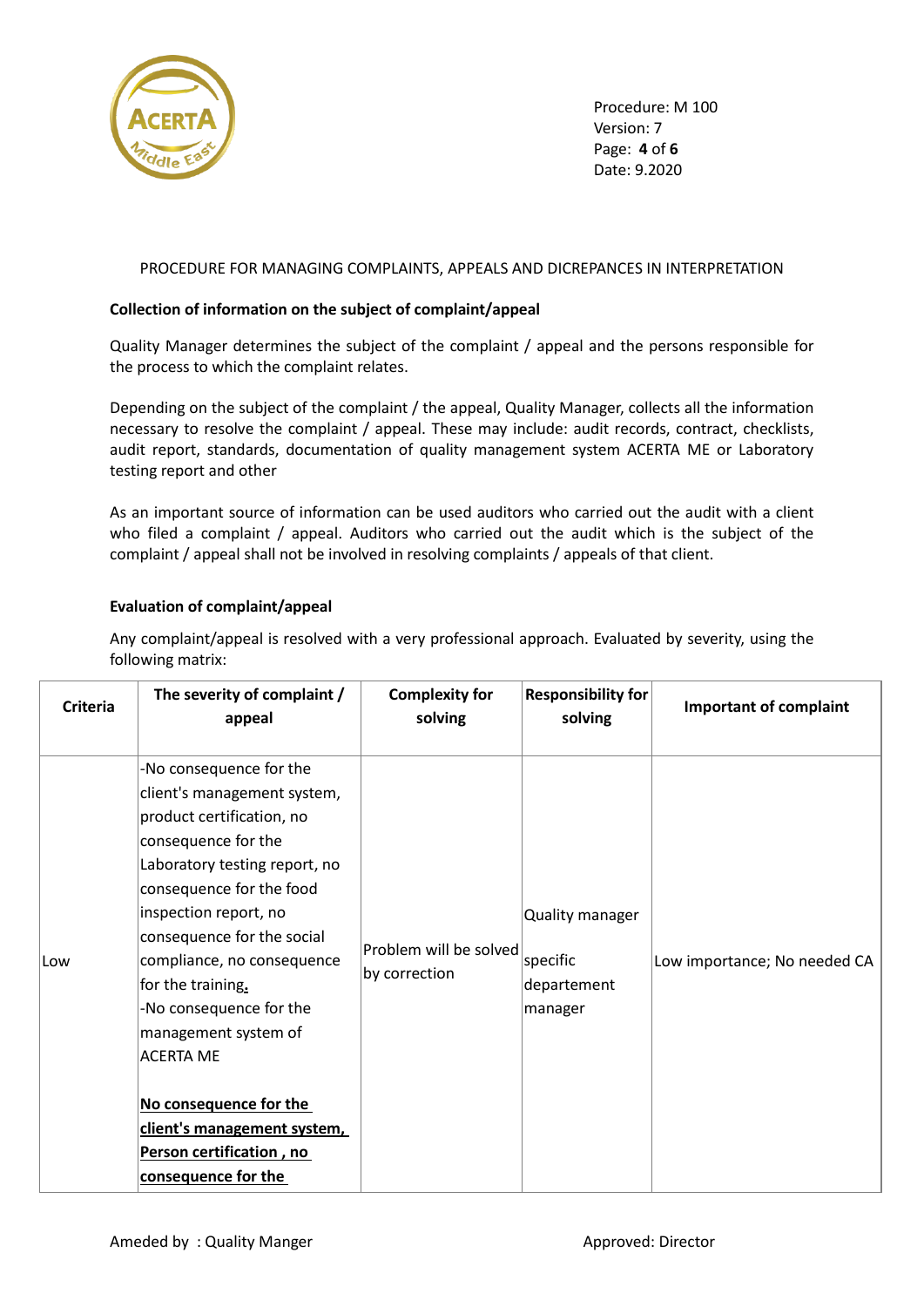

 Procedure: M 100 Version: 7 Page: **5** of **6** Date: 9.2020

| PROCEDURE FOR MANAGING COMPLAINTS, APPEALS AND DICREPANCES IN INTERPRETATION |                                                                                                                                                                                                                                            |                                                                                                                |                                                  |                                                                                                                                                                   |  |  |  |
|------------------------------------------------------------------------------|--------------------------------------------------------------------------------------------------------------------------------------------------------------------------------------------------------------------------------------------|----------------------------------------------------------------------------------------------------------------|--------------------------------------------------|-------------------------------------------------------------------------------------------------------------------------------------------------------------------|--|--|--|
| <b>Criteria</b>                                                              | The severity of complaint /<br>appeal                                                                                                                                                                                                      | <b>Complexity for</b><br>solving                                                                               | <b>Responsibility for</b><br>solving             | <b>Important of complaint</b>                                                                                                                                     |  |  |  |
|                                                                              | Laboratory testing report, no<br>consequence for the food<br>inspection report, no<br>consequence for the social<br>compliance, no consequence<br>for the training.<br>-No consequence for the<br>management system of<br><b>ACERTA ME</b> |                                                                                                                |                                                  |                                                                                                                                                                   |  |  |  |
| Middle                                                                       | -Can have impact to the client.<br>-Can have impact to the<br>management system / person<br>certificate of ACERTA ME                                                                                                                       | May be is necessary<br>to form ACERTA ME<br>team for solving                                                   | Director,<br>Executive<br>departement<br>manager | managers, Quality Middle importance; CA are<br>manager, specific needed to be performed                                                                           |  |  |  |
| High                                                                         | -There is consequence for the<br>client<br>-There is consequence for the<br>management system/ person<br>certification of ACERTA ME                                                                                                        | For solving is<br>necessary to form<br><b>ACERTA ME team plus</b><br>or not external<br>persons, organizations | Director,<br>Executive<br>departement<br>manager | CA has to be performed and the<br>managers, Quality QMS has to be reviewed which<br>manager, specific refers to the process which is<br>subject of the complaint. |  |  |  |

Director or the executive managers approves the decision in the form for complaint/appeal.

## **Taking actions**

If the objective treatment establishes that the complaint/appeal is founded, ACERTA ME must take appropriate actions:

Corrections - to correct the resulting errors, Corrective actions - in order to eliminate the cause of the fault.

Note: When resolving complaints can be used the results of previous similar complaints.